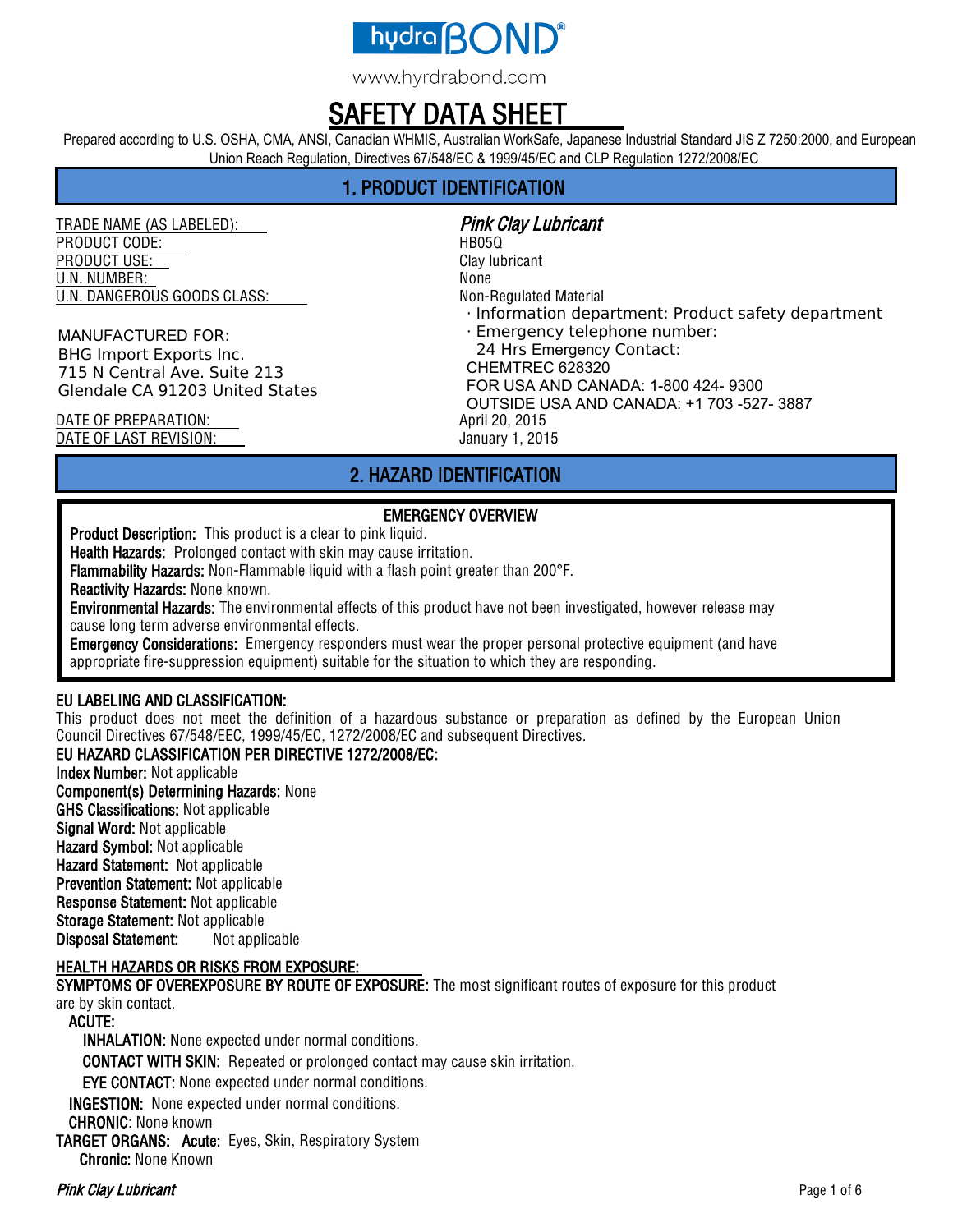# 3. COMPOSITION and INFORMATION ON INGREDIENTS

| HAZARDOUS INGREDIENTS:                                                                                                         | CAS f | EINECS# | AMOUNT | <b>HAZARD</b><br><b>SYMBOLS</b> | HAZARD CLASSIFICATION |  |
|--------------------------------------------------------------------------------------------------------------------------------|-------|---------|--------|---------------------------------|-----------------------|--|
| All ingredients are non-hazardous or less than 1% in concentration (or 0.1% for carcinogens, mutagens, reproductive toxins, or |       |         |        |                                 |                       |  |
| respiratory sensitizers).                                                                                                      |       |         |        |                                 |                       |  |

NOTE: ALL WHMIS required information is included in appropriate sections based on the ANSI Z400.1-2010 format. This product has been classified in accordance with the hazard criteria of the CPR and the SDS contains all the information required by the CPR, EU Regulation 1272/2008 and the Japanese Industrial Standard JIS Z 7250: 2000.

## 4. FIRST-AID MEASURES

| <b>EYE CONTACT:</b> | If chemical contacts the eyes, open victim's eyes while under gentle running water. Use sufficient<br>force to open eyelids. Have victim "roll" eyes. Minimum flushing is for 15 minutes. Remove contact<br>lenses, if worn. Seek medical attention.                                                                |
|---------------------|---------------------------------------------------------------------------------------------------------------------------------------------------------------------------------------------------------------------------------------------------------------------------------------------------------------------|
| <b>SKIN</b>         | Wash contacted area with soap and water. Remove exposed or contaminated clothing, taking care                                                                                                                                                                                                                       |
| <b>CONTACT:</b>     | not to contaminate eyes. Seek medical attention if irritation develops and persists.                                                                                                                                                                                                                                |
| <b>INHALATION:</b>  | If chemical is inhaled, or breathing is difficult, remove victim to fresh air. If necessary, use artificial<br>respiration to support vital functions. Seek medical attention.                                                                                                                                      |
|                     | If chemical is swallowed and the person feels unwell, call physician or poison control center for most<br>current information. If professional advice is not available, do not induce vomiting. Never induce<br>vomiting or give diluents (milk or water) to someone who is unconscious, having convulsions, or who |
| <b>INGESTION:</b>   | cannot swallow. Victims of chemical exposure must be taken for medical attention. Rescuers<br>should be taken for medical attention, if necessary. Take a copy of the label and MSDS with the<br>victim to the health professional.                                                                                 |

MEDICAL CONDITIONS AGGRAVATED BY EXPOSURE: Persons with pre-existing skin disorders, eye problems, and impaired respiratory function may be more susceptible to the effects of the substance. RECOMMENDATIONS TO PHYSICIANS: Treat symptoms and eliminate overexposure.

## 5. FIRE-FIGHTING MEASURES

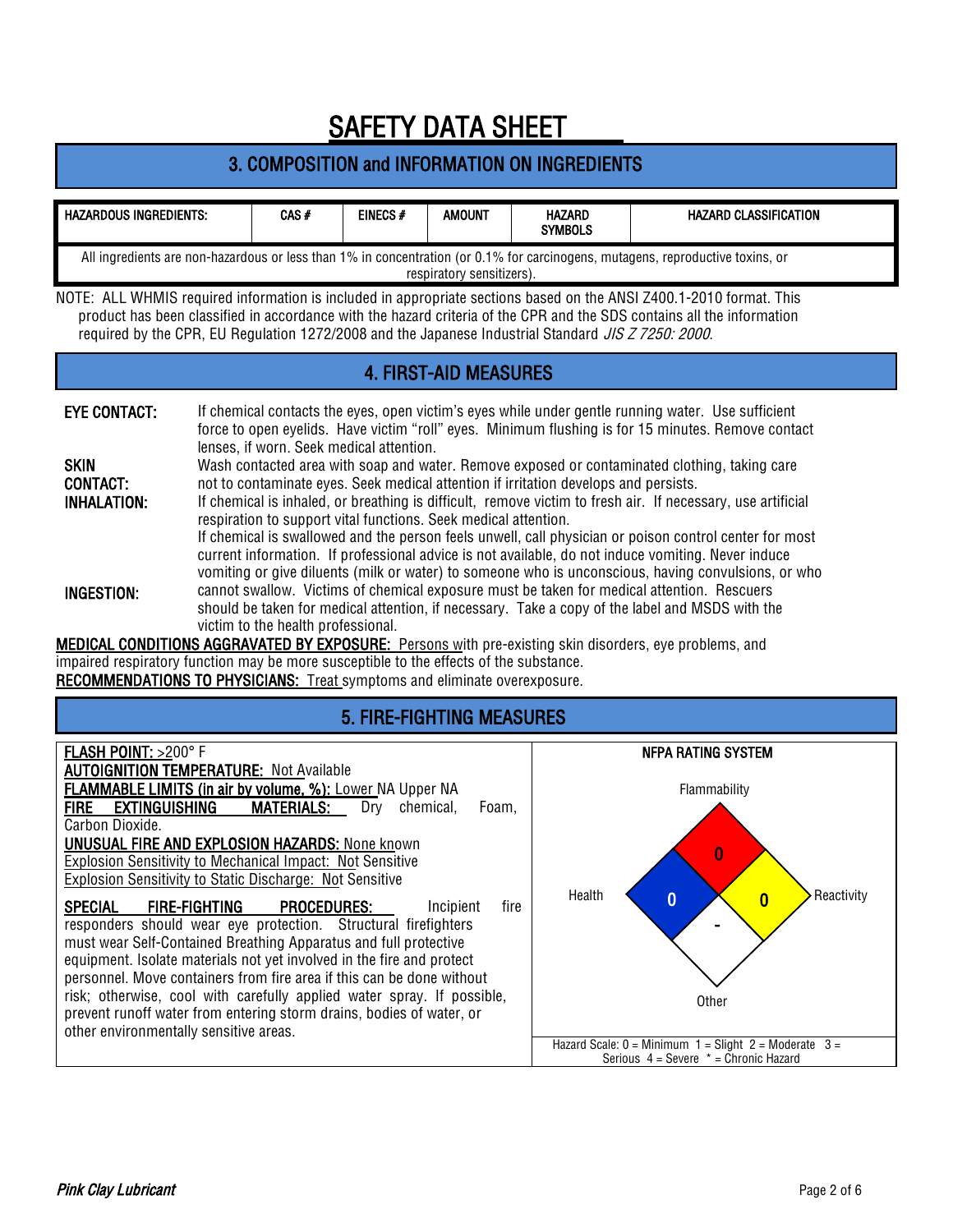## 6. ACCIDENTAL RELEASE MEASURES

#### PERSONAL PRECAUTIONS: Proper protective equipment should be used.

SPILLS: Absorb spill with inert material (e.g. vermiculite, sand or earth), then place in suitable container. Avoid runoff into storm sewers and ditches which lead to waterways. Dispose of in accordance with applicable Federal, State, and local regulatory procedures (see Section 13, Disposal Considerations).

## 7. HANDLING and STORAGE

WORK PRACTICES AND HYGIENE PRACTICES: As with all chemicals, avoid getting this product ON YOU or IN YOU. Wash thoroughly after handling this product. Do not eat, drink, smoke, or apply cosmetics while handling this product.

STORAGE AND HANDLING PRACTICES: Store in a cool, dry, well-ventilated area away from incompatible substances.

Protect from physical damage.

## 8. EXPOSURE CONTROLS - PERSONAL PROTECTION

#### EXPOSURE LIMITS/GUIDELINES:

No data available.

VENTILATION AND ENGINEERING CONTROLS: Use with adequate ventilation to ensure exposure levels are maintained below the established limits.

Currently, International exposure limits are not established for all the components of this product. Please check with competent authority in each country for the most recent limits in place.

The following information on appropriate Personal Protective Equipment is provided to assist employers in complying with OSHA regulations found in 29 CFR Subpart I (beginning at 1910.132) or equivalent standard of Canada, or standards of EU member states (including EN 149 for respiratory PPE, and EN 166 for face/eye protection), and those of Japan. Please reference applicable regulations and standards for relevant details.

RESPIRATORY PROTECTION: Not normally required with this product. If exposure limits are exceeded, use only respiratory protection authorized in the U.S. Federal OSHA Respiratory Protection Standard (29 CFR 1910.134), equivalent U.S. State standards, Canadian CSA Standard Z94.4-93, the European Standard EN149, or EU member states.

EYE PROTECTION: Splash goggles or safety glasses with side shields recommended to prevent eye contact. If necessary, refer to U.S. OSHA 29 CFR 1910.133, Canadian Standards, and the European Standard EN166, Australian Standards, or relevant Japanese Standards.

HAND PROTECTION: Compatible protective gloves recommended. Wash hands after removing gloves. If necessary, refer to U.S. OSHA 29 CFR 1910.138, the European Standard DIN EN 374, the appropriate Standards of Canada, Australian Standards, or relevant Japanese Standards.

BODY PROTECTION: Use body protection appropriate for task. Coveralls, rubber aprons, or chemical protective clothing made from natural rubber are generally acceptable, depending upon the task. If necessary, refer to appropriate Standards of Canada, or appropriate Standards of the EU, Australian Standards, or relevant Japanese Standards. If a hazard of injury to the feet exists due to falling objects, rolling objects, where objects may pierce the soles of the feet or where employee's feet may be exposed to electrical hazards, use foot protection, as described in U.S. OSHA 29 CFR 1910.136.

## 9. PHYSICAL and CHEMICAL PROPERTIES

### INFORMATION ON BASIC PHYSICAL AND CHEMICAL PROPERTIES:

APPEARANCE (Physical State) and COLOR: This product is a clear to pink liquid.

ODOR: Mild characteristic odor. ODOR THRESHOLD: Not Available pH: Not Available MELTING/FREEZING POINT: <32°F BOILING POINT: >212°F FLASH POINT: >200°F EVAPORATION RATE (n-BuAc=1): ~ Water FLAMMABILITY (SOLID, GAS): Not Applicable UPPER/LOWER FLAMMABILITY OR EXPLOSION LIMITS: Not Applicable VAPOR PRESSURE (mm Hg @ 20°C (68 ° F): 17 mm Hg @ 20°C VAPOR DENSITY: >1 RELATIVE DENSITY: Not Applicable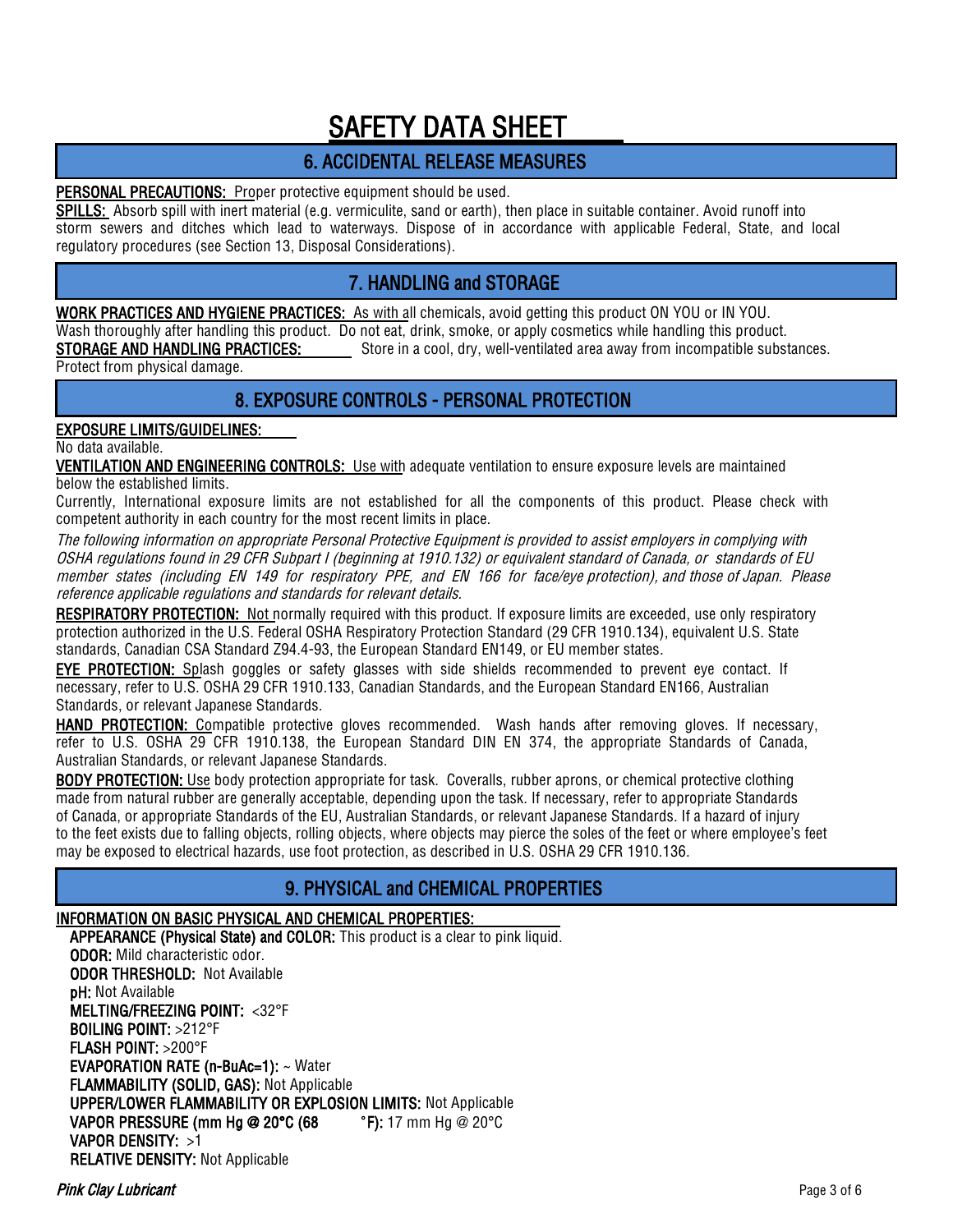DENSITY: Not Available SPECIFIC GRAVITY: 1.01 SOLUBILITY IN WATER: Soluble WEIGHT PER GALLON: Not Available PARTITION COEFFICENT (n-octanol/water): Not Applicable AUTO-IGNITION TEMPERATURE: Not Applicable DECOMPOSITION TEMPERATURE: Not Available VISCOSITY: Not Available VOC g/l / Lb/gal: 0

# 10. STABILITY and REACTIVITY

**STABILITY**: Stable under ordinary conditions of use and storage

DECOMPOSITION PRODUCTS: Thermal decomposition may produce oxides of carbon.

MATERIALS WITH WHICH SUBSTANCE IS INCOMPATIBLE: Strong oxidizing agents, strong bases.

HAZARDOUS DEPOLYMERIZATION: Will not occur.

CONDITIONS TO AVOID: Incompatible materials

# 11. TOXICOLOGICAL INFORMATION

#### TOXICITY DATA:

No LD50 Data Available

SUSPECTED CANCER AGENT: None of the components of this product are listed by agencies tracking the carcinogenic

potential of chemical compounds:

**IRRITANCY OF PRODUCT:** This product may be irritating to eyes, respiratory system and skin.

SENSITIZATION TO THE PRODUCT: None known

REPRODUCTIVE TOXICITY INFORMATION: Listed below is information concerning the effects of this product and its components on the human reproductive system.

Mutagenicity: The components of this product are not reported to produce mutagenic effects in humans.

Embryotoxicity: The components of this product are not reported to produce embryotoxic effects in humans.

Teratogenicity: The components of this product are not reported to produce teratogenic effects in humans.

Reproductive Toxicity: The components of this product are not reported to produce reproductive effects in humans.

## 12. ECOLOGICAL INFORMATION

ALL WORK PRACTICES MUST BE AIMED AT ELIMINATING ENVIRONMENTAL CONTAMINATION.

TOXICITY: No Data available for this mixture.

MOBILITY IN SOIL: No Data

PERSISTENCE/DEGRADABILITY: Possibly hazardous short term degradation products are not likely. However, long term degradation products may arise.

ENVIRONMENTAL STABILITY: Controls should be engineered to prevent release to the environment, including procedures to prevent spills, atmospheric release and release to waterways

BIOACCUMULATION/ACCUMULATION: These products have not been tested for bio-accumulation potential.

WATER ENDANGERMENT CLASS: Not Established

## 13. DISPOSAL CONSIDERATIONS

PREPARING WASTES FOR DISPOSAL: Waste disposal must be in accordance with appropriate U.S. Federal, State, and local regulations, those of Canada, Australia, EU Member States and Japan. EU Waste Code: Not Listed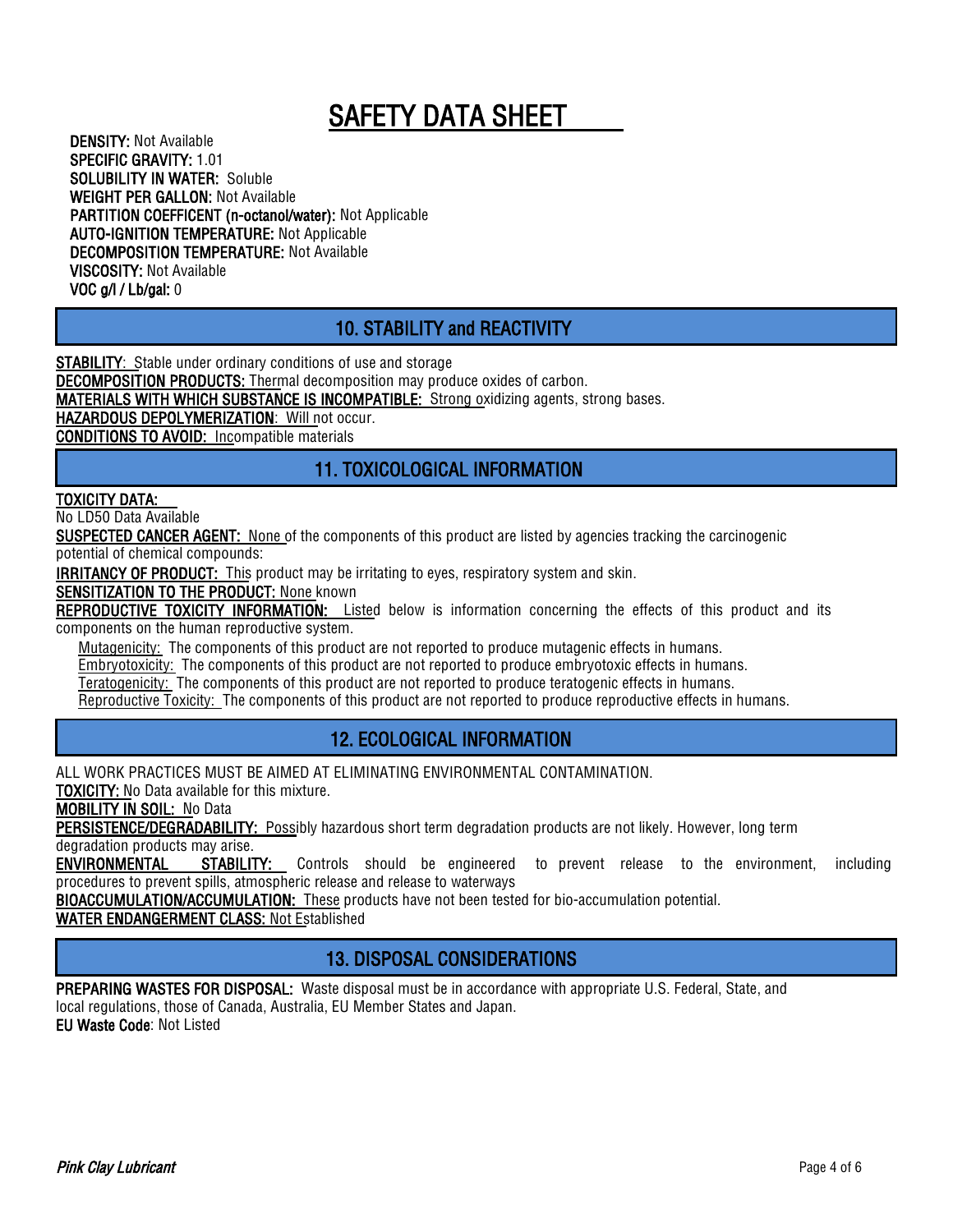## 14. TRANSPORTATION INFORMATION

#### US DOT, IATA, IMO, ADR:

U.S. DEPARTMENT OF TRANSPORTATION (DOT) SHIPPING REGULATIONS: This product is classified (per 49 CFR

172.101) by the U.S. Department of Transportation, as follows.

| <b>PROPER SHIPPING NAME:</b>                                                                                         | Non-Regulated Material |  |  |  |
|----------------------------------------------------------------------------------------------------------------------|------------------------|--|--|--|
| <b>HAZARD CLASS NUMBER and DESCRIPTION:</b>                                                                          | None                   |  |  |  |
| UN IDENTIFICATION NUMBER:                                                                                            | None                   |  |  |  |
| <b>PACKING GROUP:</b>                                                                                                | None                   |  |  |  |
| DOT LABEL(S) REQUIRED:                                                                                               | None                   |  |  |  |
| <b>NORTH AMERICAN EMERGENCY RESPONSE GUIDEBOOK NUMBER: None</b>                                                      |                        |  |  |  |
| RQ QUANTITY:                                                                                                         | None                   |  |  |  |
| <b>MARINE POLLUTANT:</b> The components of this product are not designated by the Department of Transportation to be |                        |  |  |  |
| Marine Pollutants (49 CFR 172.101, Appendix B).                                                                      |                        |  |  |  |

INTERNATIONAL AIR TRANSPORT ASSOCIATION SHIPPING INFORMATION (IATA): This product is not considered as dangerous goods.

INTERNATIONAL MARITIME ORGANIZATION SHIPPING INFORMATION (IMO): This product is not considered as dangerous goods.

EUROPEAN AGREEMENT CONCERNING THE INTERNATIONAL CARRIAGE OF DANGEROUS GOODS BY ROAD (ADR): This product is not considered by the United Nations Economic Commission for Europe to be dangerous goods

### 15. REGULATORY INFORMATION

#### UNITED STATES REGULATIONS:

| <b>SARA REPORTING</b>                                                                     | The components of this product are subject to the reporting requirements of   |  |  |
|-------------------------------------------------------------------------------------------|-------------------------------------------------------------------------------|--|--|
| <b>REQUIREMENTS</b>                                                                       | Sections 302, 304, and 313 of Title III of the Superfund Amendments and       |  |  |
|                                                                                           | <b>Reauthorization Act.</b>                                                   |  |  |
|                                                                                           | SECTION 302 (RQ): None                                                        |  |  |
|                                                                                           | SECTION 302 (TPQ): None                                                       |  |  |
|                                                                                           | <b>SECTION 313: None</b>                                                      |  |  |
| <b>TSCA</b>                                                                               | All components in this product mixture are listed on the US Toxic Substances  |  |  |
|                                                                                           | Control Act (TSCA) inventory of chemicals.                                    |  |  |
|                                                                                           | SARA 311/312: Acute Health: Yes; Chronic Health: No; Fire: No; Reactivity: No |  |  |
| $\mathbf{H} \cap \mathbf{H}$ and a reportant following (roll $\mathbf{H} \cap \mathbf{H}$ |                                                                               |  |  |

#### U.S. CERCLA REPORTABLE QUANTITY (RQ): None

CALIFORNIA SAFE DRINKING WATER AND TOXIC ENFORCEMENT ACT (PROPOSITION 65): This product does not contain a component above the 0.1% level which is listed as a California Proposition 65 chemical.

#### CANADIAN REGULATIONS:

CANADIAN DSL/NDSL INVENTORY STATUS: All of the components of this product are on the DSL Inventory. CANADIAN ENVIRONMENTAL PROTECTION ACT (CEPA) PRIORITIES SUBSTANCES LISTS: No component of this

product is on the CEPA First Priorities Substance Lists.

CANADIAN WHMIS CLASSIFICATION and SYMBOLS: This product has been classified per WHMIS 2015 standards.

#### EU HAZARD INFORMATION:

See section 2 for details

#### AUSTRALIAN INFORMATION FOR PRODUCT:

AUSTRALIAN INVENTORY OF CHEMICAL SUBSTANCES (AICS) STATUS: All components of this product are listed on the AICS or exempt.

STANDARD FOR THE UNIFORM SCHEDULING OF DRUGS AND POISONS: Not applicable.

#### JAPANESE INFORMATION FOR PRODUCT:

JAPANESE MINISTER OF INTERNATIONAL TRADE AND INDUSTRY (MITI) STATUS: The components of this product are not listed as Class I Specified Chemical Substances, Class II Specified Chemical Substances, or Designated Chemical Substances by the Japanese MITI.

#### INTERNATIONAL CHEMICAL INVENTORIES:

Listing of the components on individual country Chemical Inventories is as follows: